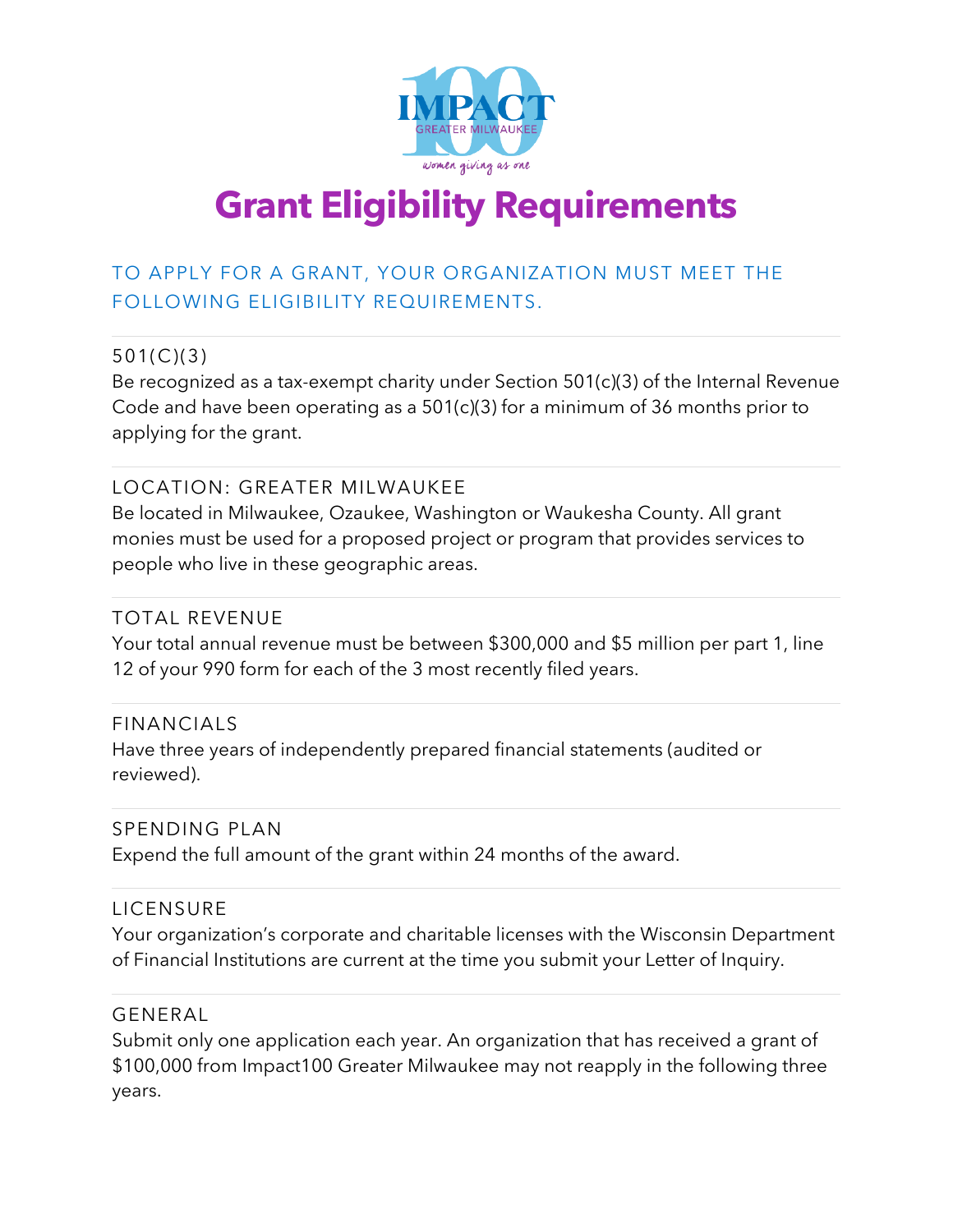

# PROGRAM OR PROJECT ELIGIBILITY REQUIREMENTS

Your program must:

Be a capital project, new program, expansion of an existing program, or a new or expanded collaborative effort of several nonprofit organizations.

Target a specific population for a specific duration with specific measurable goals.

# FOCUS AREAS

All programs or projects must fall within one of the following Focus Areas:

Arts & Culture - Projects or programs that cultivate, develop, educate or enhance the artistic and/or cultural climate in the Greater Milwaukee area.

Education - Projects or programs that improve or advance educational opportunities for children and/or adults in the Greater Milwaukee area.

Environment & Revitalization - Projects or programs in the Greater Milwaukee area that 1) preserve, enhance, revitalize or restore facilities, spaces or surroundings; 2) promote the protection and welfare of animals; or 3) encourage conservation.

Health & Wellness - Projects or programs that positively impact the mental or physical health of people living in the Greater Milwaukee area.

Family - Projects or programs that strengthen or enhance the lives of children, adults and families living in the Greater Milwaukee area.

## WHAT IMPACT100 GREATER MILWAUKEE DOES NOT FUND:

- General operating expenses, debt reduction, operating deficits, interim or bridge funding.
- Memorials or endowments.
- Individuals or private foundations.